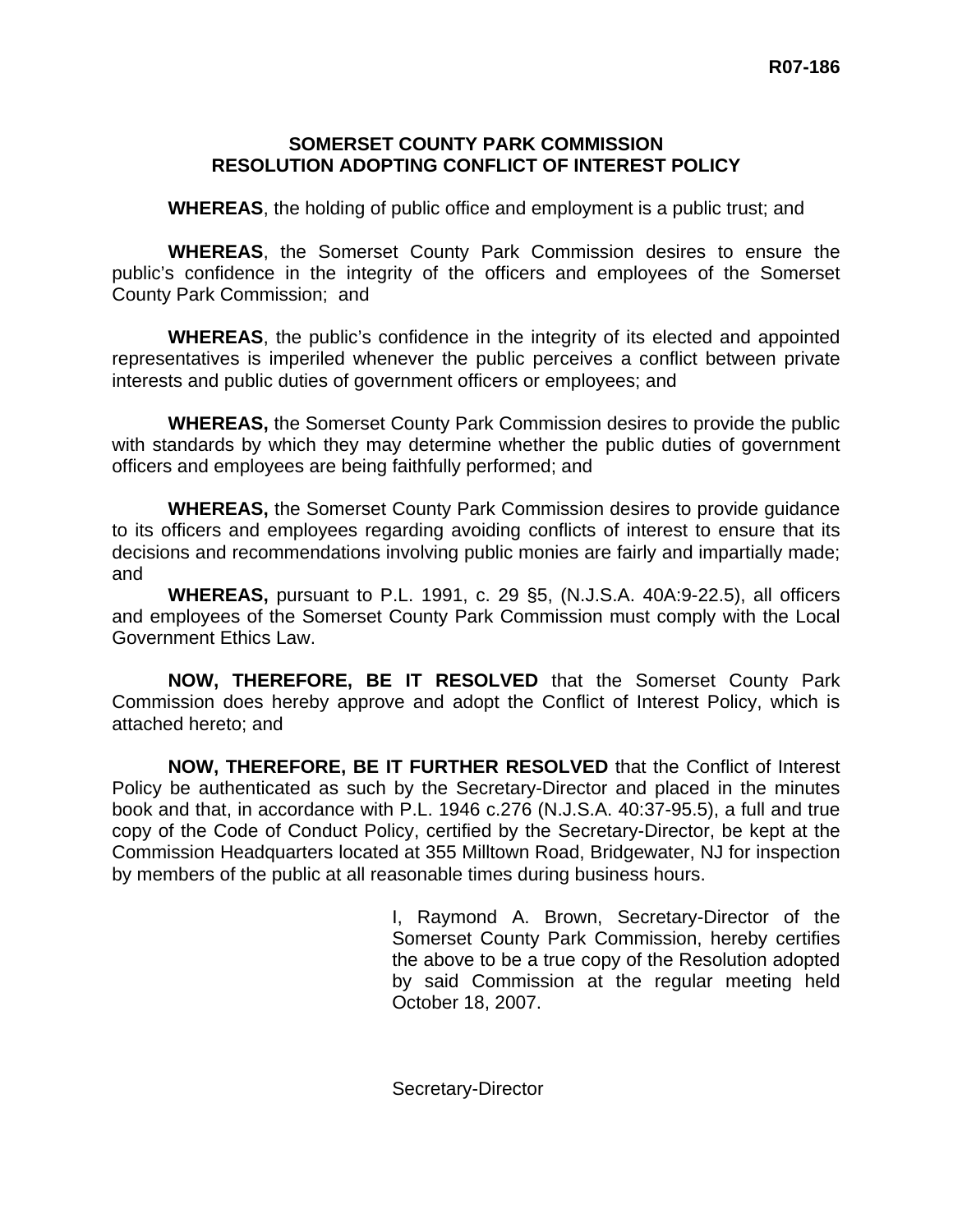# **Conflict of Interest Policy**

### **Section 1. Purpose**

To provide guidance to the officers and employees of the Somerset County Park Commission regarding avoiding conflicts of interest by way of written policy, under which the Park Commission shall ensure that its decisions and recommendations involving public monies are fairly and impartially made.

#### **Section 2. Definitions**

"Local government employee" or "employee" – means any person, whether compensated or not, whether part-time or full-time, who is employed by or serves the Park Commission.

"Local government officer" or "officer" – means any person whether compensated or not, whether part-time or full-time who serves on, and is an officer/member of, the Park Commission.

"Park Commission" – means the Somerset County Park Commission.

#### **Section 3. Requirements**

- A. All local government officers and local government employees must fully comply with Park Commission's Board Policy # ####, Code of Conduct, and the provisions of the Local Government Ethics Law, N.J.S.A. 40A:99- 22.5, as applicable.
- B. All local government officers shall annually file a financial disclosure statement pursuant to N.J.S.A. 40A:99-22.6.
- C. The Park Commission officers and employees shall abstain from taking any actions or make any decisions in any matter in which there is even an appearance of impropriety or a conflict of interest.

#### D. Meetings and Documents

The meetings of the Park Commission shall be public and are subject to the Open Public Meetings Act.

During open session, officers who may have a conflict of interest with regard to the topic of discussion and/or action must leave the board table and abstain from discussion, deliberations, and voting on the relevant topic. During closed session, officers who may be in a conflict of interest shall not be in attendance during the review of the relevant issue.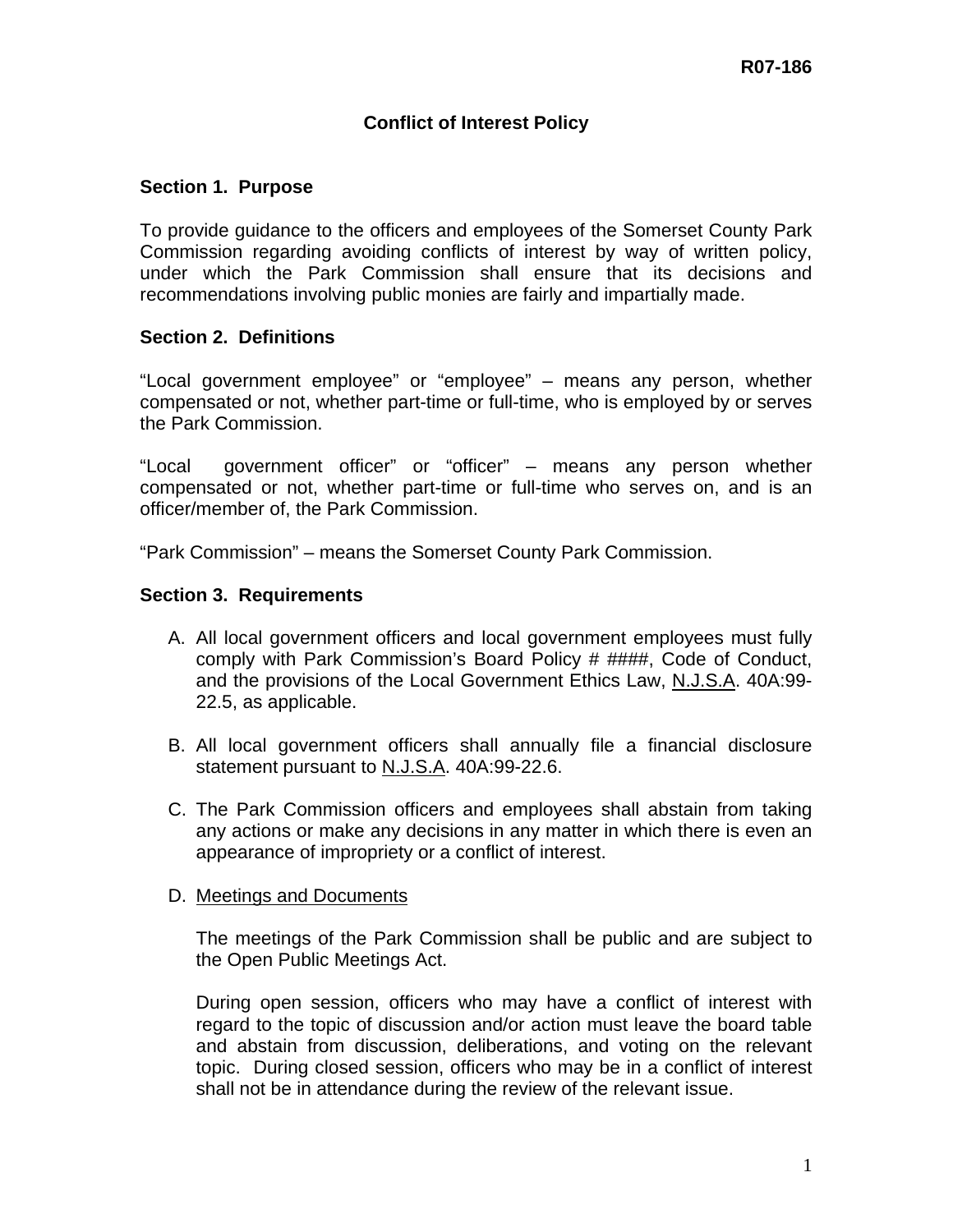Five members shall constitute a quorum for the transaction of business at any meeting of the Park Commission, and the affirmative vote of five members shall be necessary for the taking of any action.

The Park Commission shall maintain a record of its proceedings and shall maintain a suitable office where its maps, plans, papers, documents, accounts and other records shall be kept open to public inspection under reasonable regulation. The Park Commission shall not be obliged to disclose such location, surveys or maps to public inspection until it has taken proceedings to condemn real estate or any right or interest therein necessary therefore.

#### E. Contracts with the Park Commission

All Park Commission officers and employees are aware of the public trust inherent in their positions and shall take all necessary actions to ensure that the Park Commission's funds are issued in compliance with the requirements of the law.

To that end, the officers and employees of the Park Commission shall fully comply with the requirements set forth in the Local Public Contracts Law, N.J.S.A. 40A:11-1, et seq. This includes, but is not limited to, ensuring compliance with the procurement procedures, the bidding requirements, obtaining appropriate authorizations and approvals of expenditures, and creating and maintaining all required documentation, including, but not limited to, those regarding purchases and expenditures.

The President of the Park Commission shall preside at all meetings of the Park Commission, and shall, with the Secretary-Director, sign all checks, drafts, notes, contracts and other agreements and obligations of the commission. In the absence or incapacity of the President, the Vice-President shall have all the powers and perform all the duties of the President. No disbursements shall be made, except upon the affirmative vote of five members of the Park Commission.

#### F. Real Estate

It shall be a misdemeanor for any member of the Park Commission or any officer or employee appointed by it, to be interested directly or indirectly in purchasing any real estate or any right or interest therein, or in furnishing any of the materials, supplies or labor for the erection or construction of any building or improvement contemplated by the provisions of the act guiding the Park Commission, or in any contract which the Park Commission is empowered to make.